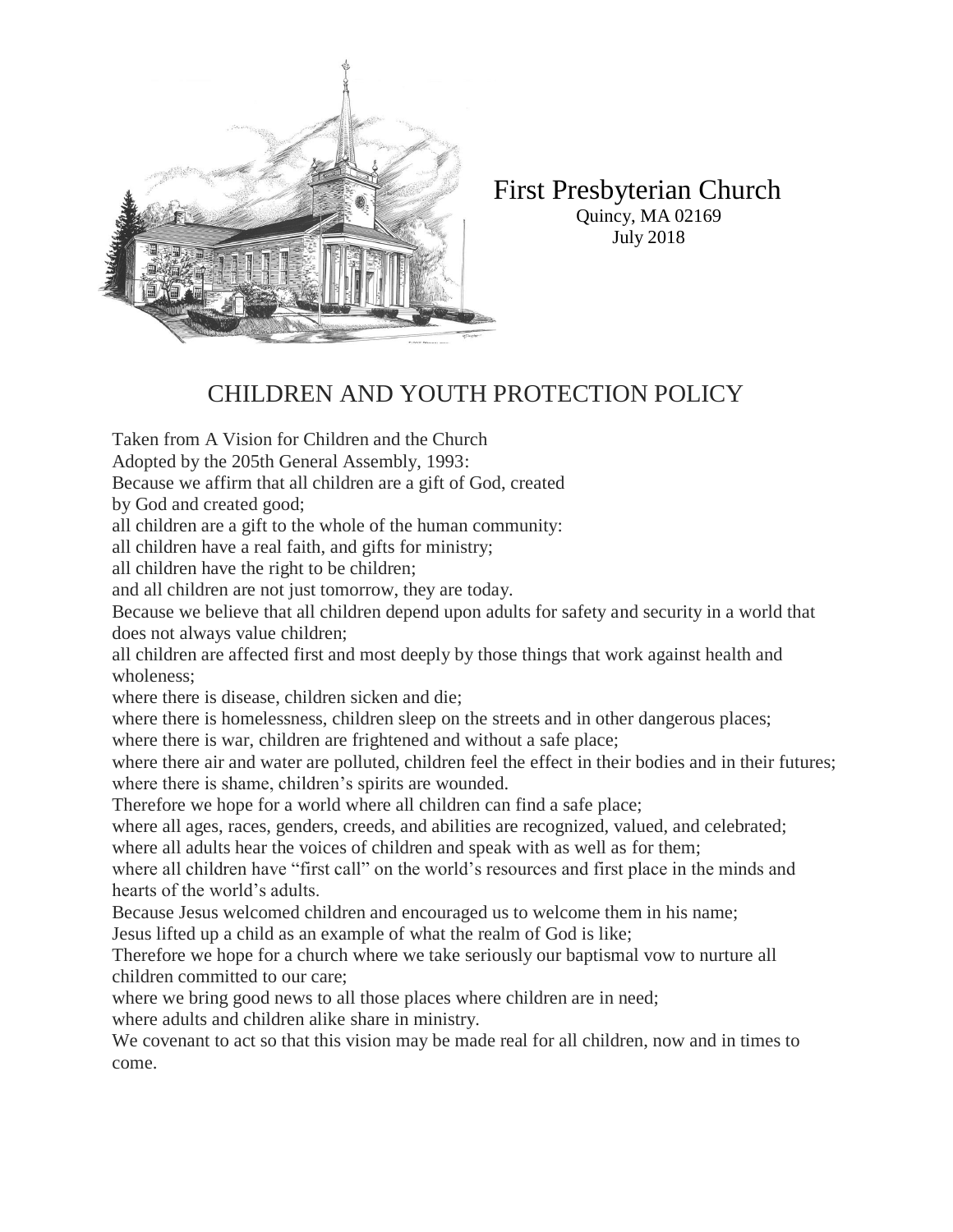#### General Purpose Statement

First Presbyterian Church, Quincy, MA, seeks to provide a safe and secure environment for the children who participate in our programs and activities. By implementing the below practices, our goal is to protect the children of First Presbyterian Church from incidents of misconduct or inappropriate behavior while also protecting our staff and volunteers (workers) from false accusations.

### Yearly Review and Updating of the Children and Youth Protection Policy

This policy will be reviewed yearly by an oversight committee – a group of three church members, including the Session Liaison to the Children's Christian Education Committee. This group will be responsible for conducting the review and making any requested and/or necessary changes, subject to Session approval. In addition, any changes requested or mandated by the PC USA and/or the Presbytery should be communicated to this group for policy update, again subject to Session approval.

### **Definitions**

For purposes of this policy, the terms "child" or "children" include all persons under the age of eighteen (18) years. The term "worker" includes both paid and unpaid persons who work with children. The term "volunteer" means anyone involved in activities or classes involving minors, a daycare or school, in overnight activities involving minors, in counseling of minors, or in one-onone mentoring of minors.

### Selection of Workers

All persons who desire to work with the children participating in our programs and activities will be screened. This screening includes the following:

a) Six-Month Rule

No person will be considered for any volunteer position involving contact with minors until she/he has been involved with First Presbyterian Church for a minimum of six (6) months. This time of interaction between our leadership and the applicant allows for better evaluation and suitability of the applicant for working with children.

b) Personal Interview

Upon completion of the application, a face-to-face interview may be scheduled with the applicant to discuss his/her suitability for the position.

c) Criminal Background Check

A national criminal background check is required for all employees (regardless of position) and "volunteers" as defined above.

Before a background check is run, prospective workers will be asked to sign an authorization form allowing the church to run the check. If an individual declines to sign the authorization form, s/he will be unable to work with children.

A disqualifying offense that will keep an individual from working with children will be determined by the Teaching Elder on a case-by-case basis in light of all the surrounding circumstances. Generally, convictions for an offense involving children and/or for offenses involving violence, dishonesty, illegal substances, indecency and any conduct contrary to our mission will preclude someone from being permitted to work with children. Failure to disclose a criminal conviction on the application form will also be a disqualifying event.

confidence on file at the First Presbyterian Church. The background check authorization form and results will be maintained in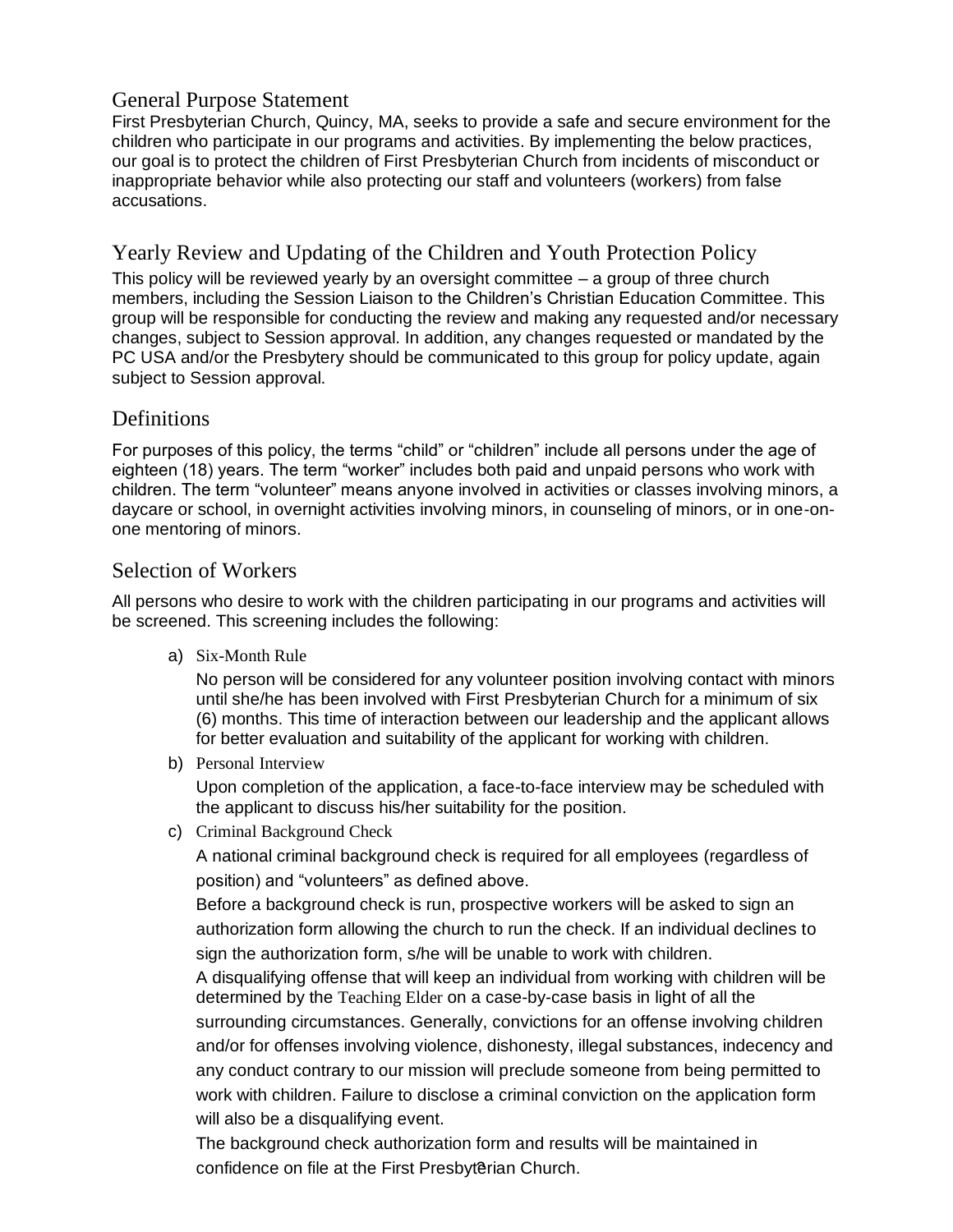# Two-Adult Rule

It is our goal that a minimum of two unrelated adult workers will be in attendance at all times when children are being supervised during our programs and activities. Some youth classes may have only one adult teacher in attendance during the class session; in these instances, doors to the classroom should remain open when determined safe based on the age of the children. For the safety of children 0-3 years of age, doors should remain closed as long as there is a window in, or next to, the door.

Youth leaders, specifically those for youth in grades 6-12, may meet one-on-one with or drive a student home with permission from the youth's parent or guardian.

### Responding to Allegations of Child Abuse

For purposes of this policy, "child abuse" is any action (or lack of action) that endangers or harms a child's physical, psychological or emotional health and development. Child abuse occurs in different ways and includes the following:

• Physical abuse – any physical injury to a child that is not accidental, such as beating, shaking, burns, and biting.

• Emotional abuse – emotional injury when the child is not nurtured or provided with love and security, such as an environment of constant criticism, belittling and persistent teasing.

• Sexual abuse – any sexual activity between a child and an adult or between a child and another child at least four years older than the victim, including activities such as fondling, exhibitionism, intercourse, incest, and pornography.

Neglect – depriving a child of his or her essential needs, such as adequate food, water, shelter, and medical care.

Childcare workers may have the opportunity to become aware of abuse or neglect of the children under our care. In the event that an individual involved in the care of children at First Presbyterian Church becomes aware of suspected abuse or neglect of a child under his/her care, this should be reported immediately to the Personal Committee and the Teaching Elder for further action, including reporting to authorities as may be mandated by state law.

In the event that an incident of abuse or neglect is alleged to have occurred at this First Presbyterian Church or during our sponsored programs or activities, the following procedure shall be followed:

1. The parent or guardian of the child will be notified.

2. The worker or church member alleged to be the perpetrator of the abuse or misconduct will immediately be placed on leave pending an investigation. He or she should be instructed to have no contact with the victim or with witnesses.

3. All allegations of abuse should be reported to the civil authorities, and the organization will comply with the state's requirements regarding mandatory reporting of abuse as the law then exists. The organization will fully cooperate with the investigation of the incident by civil authorities.

 $\overline{c}$ 4. The insurance company will be notified, and the organization will complete an incident report. Any documents received relating to the incident and/or allegations will immediately be forwarded to the insurance company.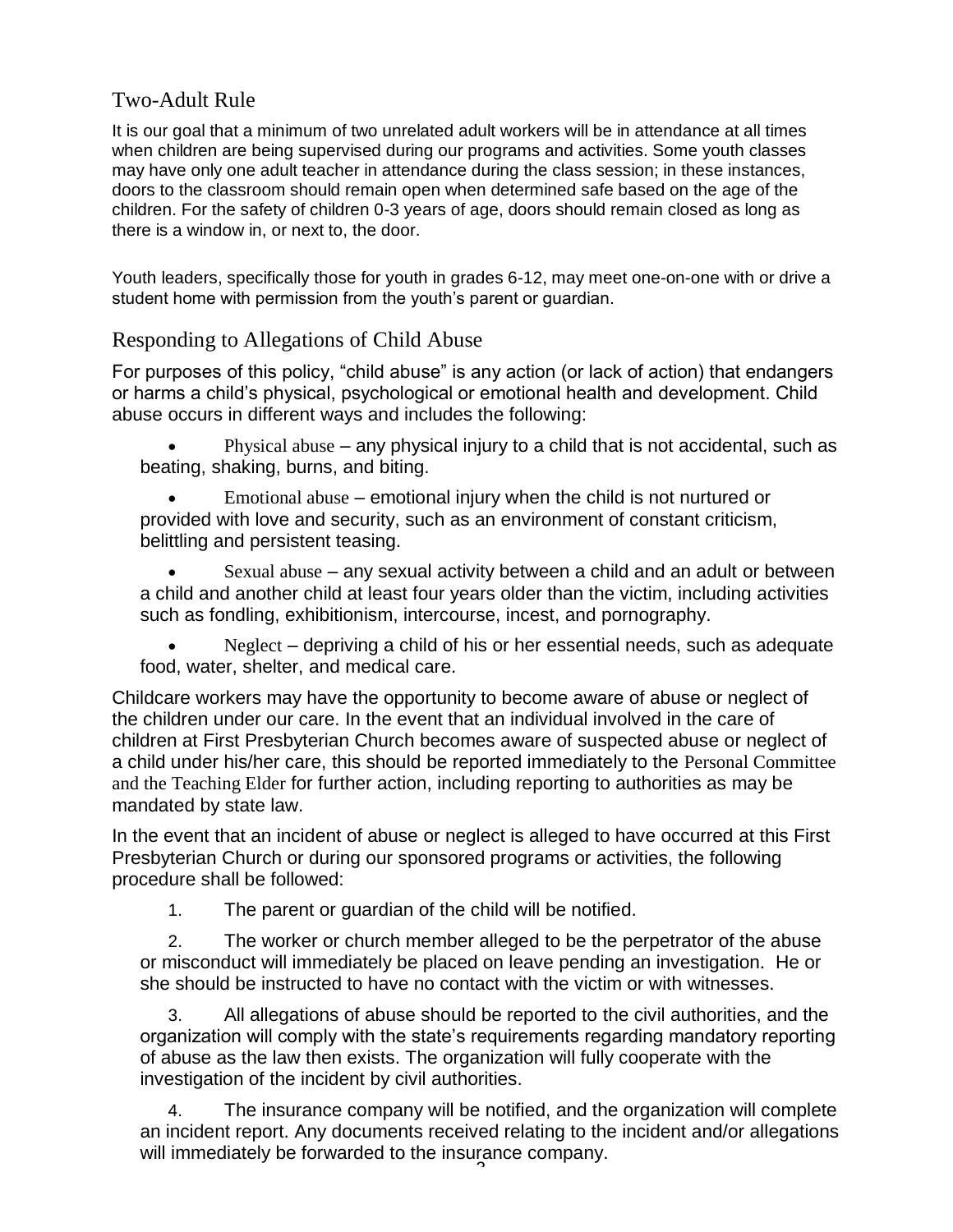5. The organization will designate a spokesperson to the media concerning incidents of abuse or neglect. The advice of legal counsel will be sought before responding to media inquiries or releasing information about the situation to the congregation. All other representatives of the organization should refrain from speaking to the media.

6. A pastoral visit will be arranged for those who desire it. This should be for the purpose of providing pastoral support during the time of crisis and not for the purpose of investigating the incident or influencing the investigation.

Any person who is not found innocent of the alleged abuse or misconduct will be removed from their position working with children or youth.

# Open Door Policy

Classroom doors should remain open unless there is a window in the door or a side window beside it. Doors should never be locked while persons are inside the room.

# Registration and Check-in/Check-out Procedure

Children below fifth grade must be registered, either through our online registration or in person, to participate in children's programming, including Sunday School. Child's name, age, allergies and/or any other relevant medical condition, as well as parent or guardian's name and contact information, and a list of approved pick-up people must be on file with the Director of Christian Education. An attendance list, based on the registration list, will be used to check in children to every children's program. If a child is not registered, the child's parent or guardian will be asked to fill out the necessary information before the child may participate. Children under the age of six must be picked up by a parent, guardian, or approved pick-up person in their classroom at the conclusion of Sunday School.

# Sick Child Policy

It is our desire to provide a healthy and safe environment for all of the children at First Presbyterian Church. Parents are encouraged to be considerate of other children when deciding whether to place a child under our care. In general, children with the following symptoms should NOT be dropped off:

- Fever, diarrhea, or vomiting within the last 24 hours;
- Green or yellow runny nose;
- Eye or skin infections; and/or
- Other symptoms of communicable or infectious disease.

Children who are observed by our workers to be ill will be separated from other children and the parent or guardian will be contacted to request that the child be picked up for the day.

# Medications Policy

It is the policy of First Presbyterian Church not to administer either prescription or nonprescription medications to the children under our care. Medications should be administered by a parent at home. Parents are reminded of our sick child policy.

off-site activities). Training should take place to familiarize workers with the action plan. Exceptions to the medications policy may be granted to parents of children with potentially lifethreatening conditions (such as asthma or severe allergic reactions). Parents of such children should address their situation with the Director of Christian Education, the appropriate program leader, and/or the child's Sunday School teacher. An action plan must be on file with the Director of Christian Education and a copy must be kept where the child is (classroom, vehicle,